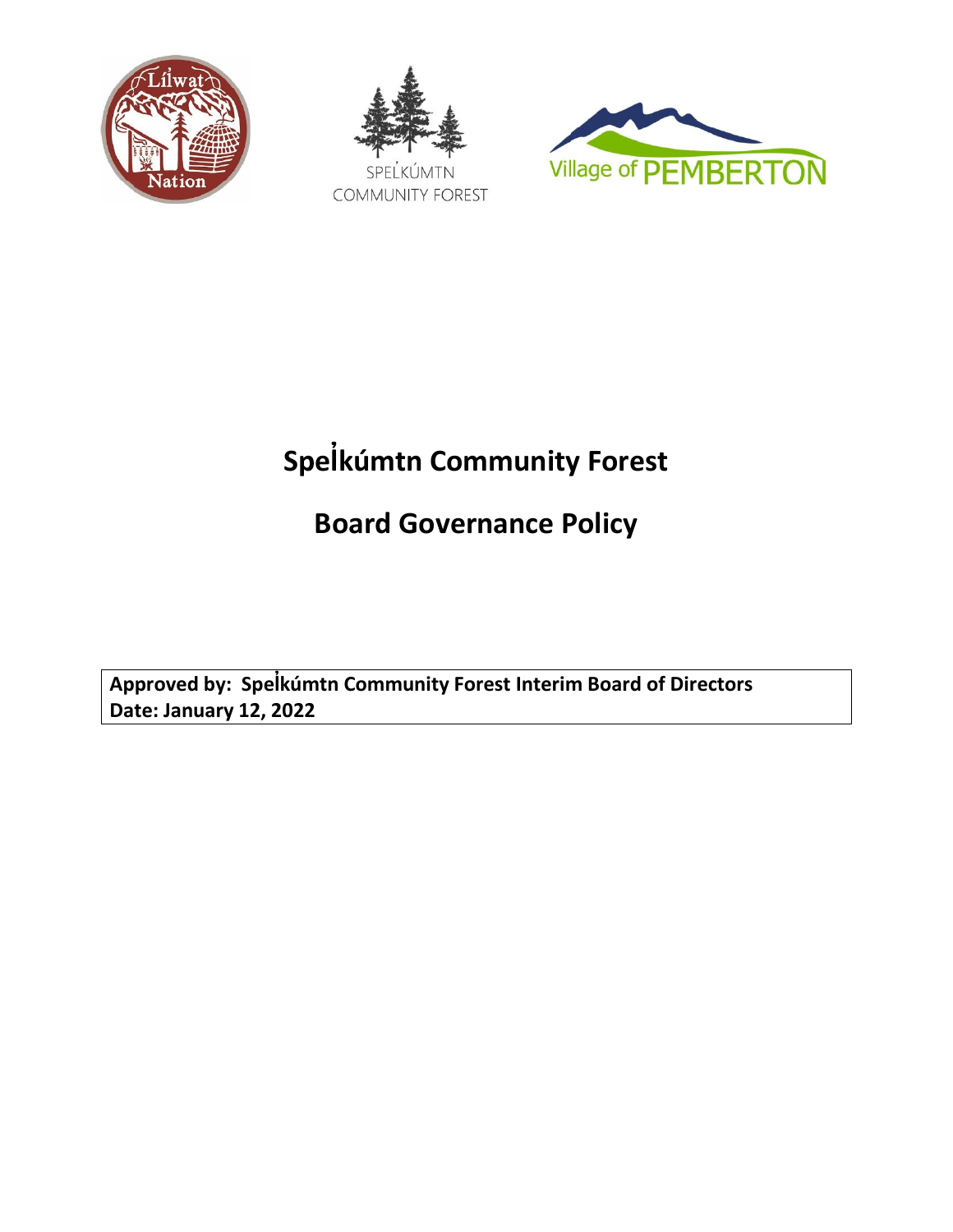# **Table of Contents**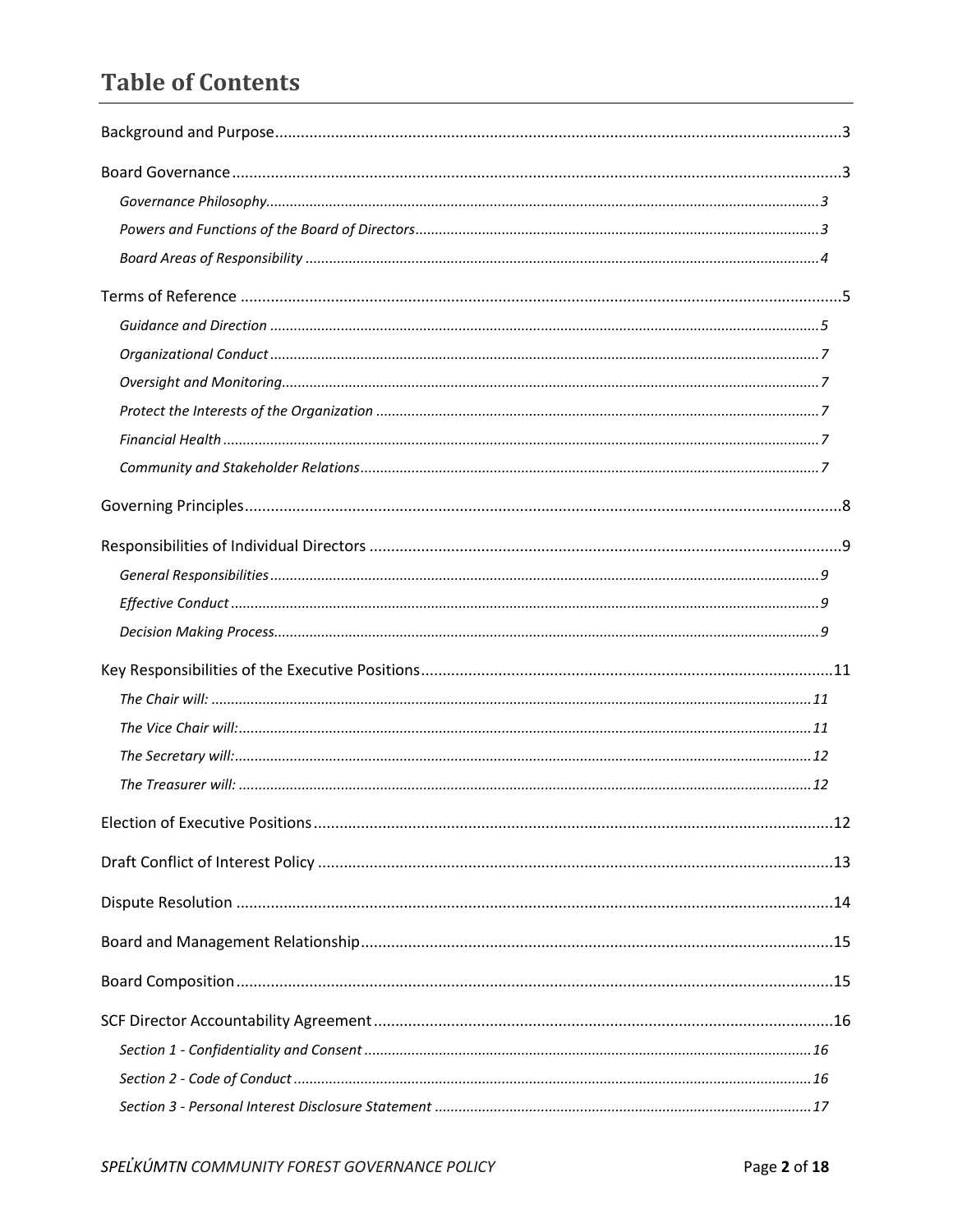# <span id="page-2-0"></span>**Background and Purpose**

The Spelkumtn Community Forest Corporation (SCF) has a governance model where the two Shareholders, Lil'wat Nation and Village of Pemberton, have established a board of directors to provide the oversight, direction, and control needed for the SCF operations.

The Spelkumtn Community Forest Corporation has been established as a General Partner to manage the business and affairs of the Spelk̓ úmtn Community Forest Limited Partnership in accordance with the general services contract, the management agreement, once established, and the mission, purposes, and values outlined in the management plan.

The SCF holds the Spelkumtn Community Forest Agreement (CFA) on behalf of the partners.

This policy is intended to provide guidance and to set out the conditions, constraints, and limitations within which the Board and management are to operate in carrying out their roles.

# <span id="page-2-1"></span>**Board Governance**

### <span id="page-2-2"></span>**Governance Philosophy**

Governance of a community forest organization is the job of its board of directors. The board holds the ultimate legal and ethical responsibility for all activities of the organization and leads by governing in the organization's best interests and in a manner that reflects the principles of integrity, open communication, teamwork, and adherence to the code of conduct. It is the board as a whole, and not individual directors, staff, or volunteers, that sets direction and policy.

The primary responsibility of the Board of Directors of Spelk̓ úmtn Community Forest (the "Board") is to foster the long-term success of the Spelk̓ úmtn Community Forest. The Board will operate by delegating to the Forest Manager some of its authority, including spending authorizations, and by reserving certain powers to itself. The Forest Manager will play an influential role in shaping objectives and guiding policy.

The Board is responsible for overseeing the conduct of the business of the SCF and for guiding and directing management; in the absence of the Forest Manager, the forest contractor and the executive director are jointly responsible for the day-to-day conduct of business. In acting on its responsibilities, the Board considers the legitimate interests that others such as shareholders, the community, contractors, and business organizations have in the SCF. In supervising the conduct of the business, the Board setsthe guiding principles for the SCF and selects strategies that will serve to protect and advance the interests of the SCF.

### <span id="page-2-3"></span>**Powers and Functions of the Board of Directors**

Directors of the SCF must, subject to the *Business Corporations Act*, the Limited Partnership Agreement, and the corporate articles, policies, and regulations of the SCF, manage or supervise the management of the business and affairs of the SCF. The Board may exercise active control over the business, operations, and internal affairs of the SCF, and may exercise financial control and management of the funds of the SCF including the method of raising such funds.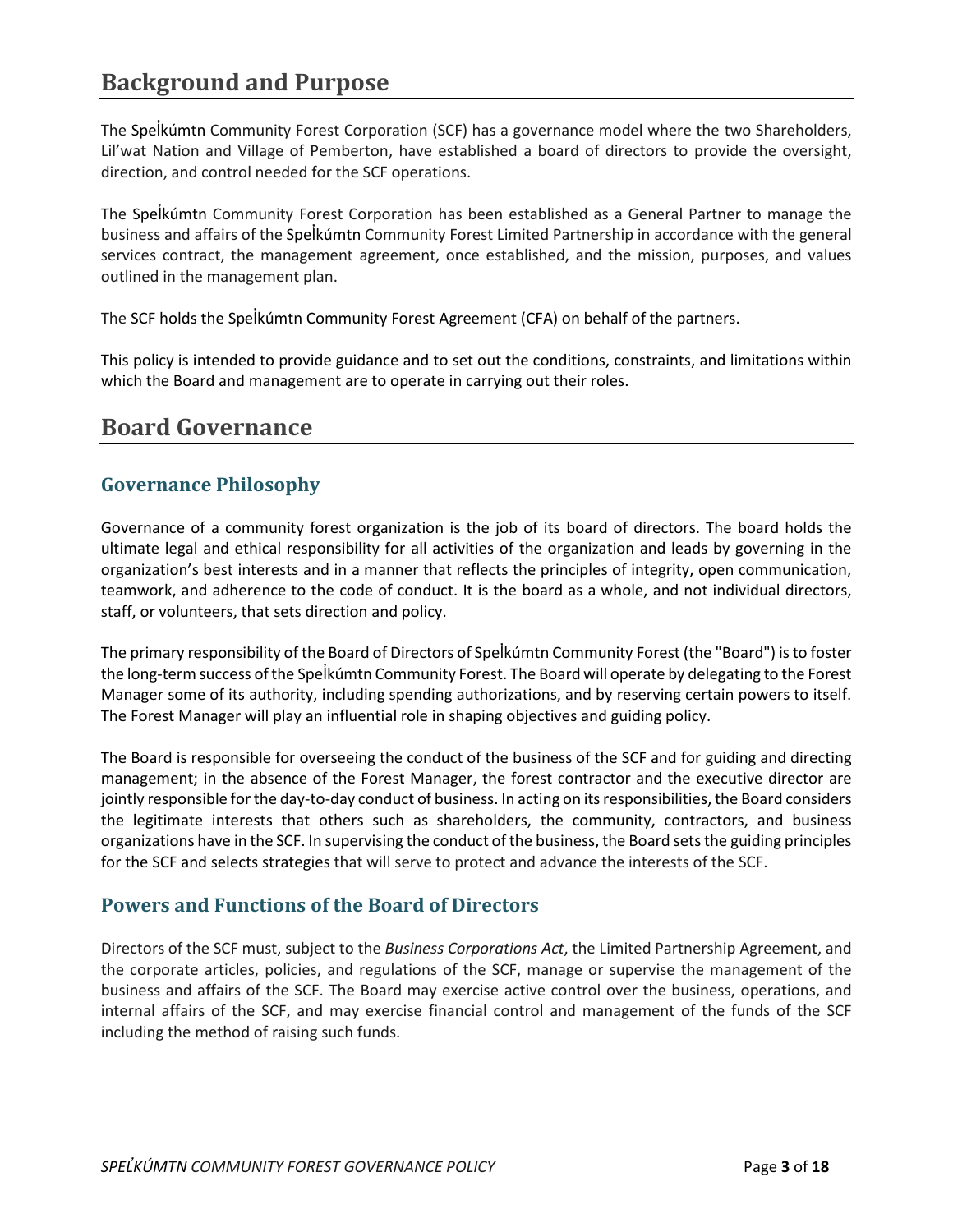# <span id="page-3-0"></span>**Board Areas of Responsibility**

#### **General Legal Obligations of the Board of Directors**

Directors of the Board have specific statutory duties and obligations under business, employment, environmental, and financial reporting law, and under the withholding provisions of taxation law. Directors have a legal duty to the SCF to carry out the duties of their office honestly and in good faith; in the best interests of the SCF; and, with the care, diligence, and skill of a reasonably prudent person.

#### **Strategy Determination**

The Board has the responsibility to:

- 1. Review, with the Forest Manager, the mission of the SCF, its objectives and goals, and the strategies by which it proposes to reach those goals; and,
- 2. Review progress in achieving the goals established in the strategic plans.

#### **Policies and Procedures**

The Board has the responsibility to:

- 1. Develop, approve, and monitor compliance with all major policies that govern the SCF's operations; and
- 2. Direct management to implement systems designed to ensure that the SCF operates within applicable laws and regulations, and to the highest ethical and moral standards.

#### **Selection of Management**

The Board has the responsibility to:

- 1. Appoint and replace the Forest Manager, forest contractor, and executive director; monitor and regularly evaluate their performance; approve compensation; and provide advice and counsel in the execution of their duties; and
- 2. Ensure that plans are made for management development and succession.

#### **Monitoring and Acting**

The Board has the responsibility to:

- 1. Monitor the SCF's progress towards its goals, and to revise and alter its direction with changing circumstances, ensuring that the annual budget incorporates the long-term financial model and the related long term capital plan, should there be one.
- 2. Control and manage information systems.
- 3. Approve the budget and any expenditures that deviate materially from the approved budget.
- 4. Identify the principal risks to the SCF's business and take all reasonable steps to ensure the implementation of appropriate systems to manage these risks.
- 5. Direct management to ensure that systems are in place and implemented for maintaining the integrity of the SCF's internal financial control and management information systems.

#### **Reporting and Communications**

The Board has the responsibility to:

- 1. Ensure that the financial status and results are reported fairly and in accordance with generally accepted accounting principles.
- 2. Ensure timely reporting of any developments that have a significant and material effect on the performance of the SCF as required under the Limited Partnership Agreement and the SCF's legal governing documents.
- 3. Report annually to its shareholders and the community on the Board's stewardship for the preceding year.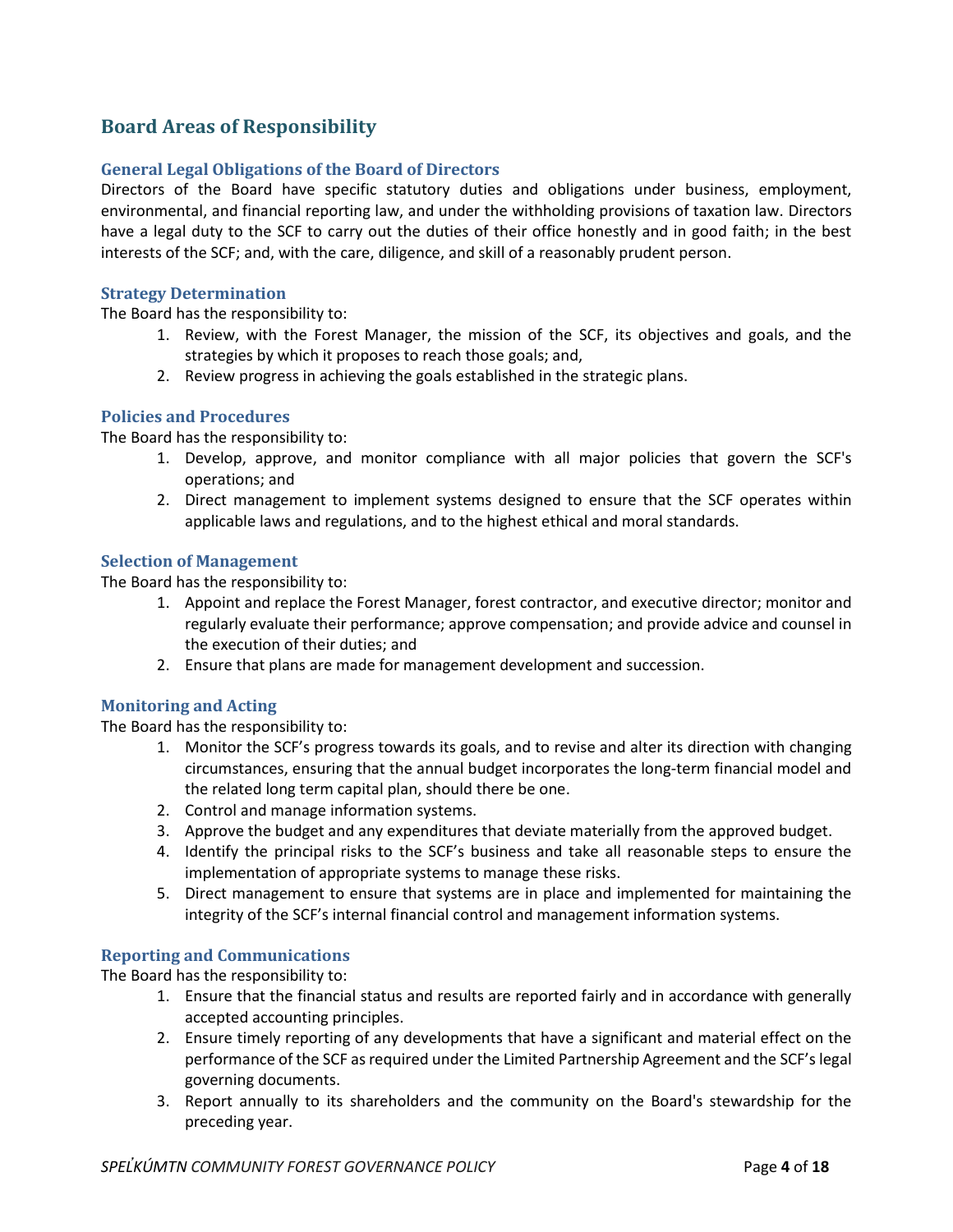4. Ensure that the SCF has appropriate policies in place to enable the SCF to communicate meaningfully and effectively with its shareholders and the community.

# <span id="page-4-0"></span>**Terms of Reference**

This section describes in more detail the Board's responsibilities, its authority, and the authority it delegates to management. These statements are an essential component of the governance framework as they clarify the tasks that are the responsibility of the Board.

# <span id="page-4-1"></span>**Guidance and Direction**

1. Guide and direct the affairs of the SCF in the best interests of the organization and in a manner that is consistent with the organizational foundation statements and the standards of organizational conduct set out in this section.

The SCF foundational statements set out in the management plan are as follows:

#### **Mission Statement**

*Spelk̓ úmtn Community Forest Limited Partnership will operate a safe, profitable, and sustainable community forest. The community forest will be managed for environmental, social, and economic values while taking into consideration the desires of its member and neighbouring communities.*

#### **Guiding Principles**

- *1. Forestry operations will be operated to show a profit and to demonstrate the value and viability of forestry to the Village of Pemberton and Lil'wat Nation.*
- *2. Subject to provincial requirements in the Community Forest Licence, forest planning and operations will be conducted to maximize long-term security of employment and contracting opportunities in preference for Village of Pemberton and local residents, including Lil'wat Nation members.*
- *3. Forest planning and operations will follow the best model of sustainable forestry practices.*
- *4. Forest planning and operations will respect the land use plans and the cultural, recreational, educational, and aesthetic values/objectives of both the LN and VOP, including without limitation management of viewscapes, recreational trails, and riparian values.*
- *5. Decisions will be made by consensus where possible, recognizing both cultural and sustainability interests of the Partners.*

#### **Values**

*Management of the Spelk̓ úmtn Community Forest recognizes and respects a set of shared community values. Values for the community forest include:* 

- *Environmental stewardship.*
- *Wildlife conservation and habitat enhancement.*
- *Community relationships.*
- *Watershed protection.*
- *Culture.*
- *Recreation.*
- *Economic viability.*
- *Viewscapes.*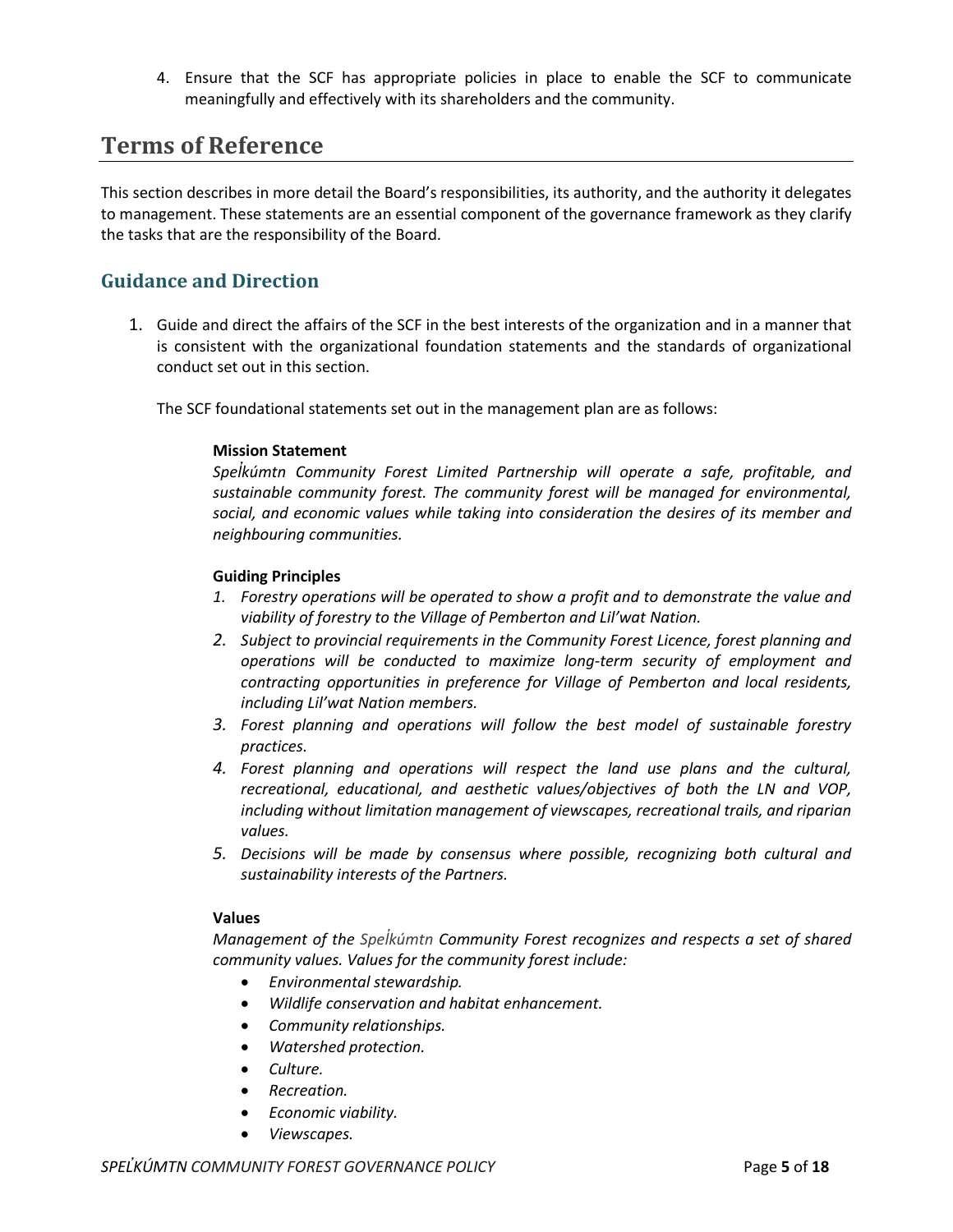- *Giving back to the community.*
- *Social responsibility.*
- *Connection between the land and people, connection to nature.*
- *Outdoor lifestyle.*

#### **Goals and Objectives**

*The social, economic, and broad resource management goals of the SCF are:*

- *Strengthen connections and collaboration between the Pemberton and Lil'wat communities.*
- *Management reflects sustainable forestry practices.*
- *Provide economic and social benefits to the Lil'wat and Pemberton communities.*
- *Support the creation and maintenance of local jobs and businesses.*
- *Collaborate with diverse partners to support education, training, and research about forest ecosystems and forestry.*
- *Protect and enhance recreational values for community use and tourism.*
- *Prioritize and practice safety throughout all operations for forest workers, community members, and the public.*
- *Reflect the values of both Lil'wat and Pemberton communities in forest management.*

*Further to the goals, management of the SCF is guided by the following specific resource management objectives regarding timber and non-timber resource values:*

- *Manage for an ecologically sustainable perpetual timber harvest rate.*
- *Protect and maintain water quality, including drinking water.*
- *Protect and enhance riparian areas and aquatic habitat.*
- *Maintain and enhance biodiversity at the stand and landscape level.*
- *Protect, restore, and enhance wildlife and fish habitat.*
- *Protect species at risk.*
- *Protect the function and productivity of forest soils.*
- *Maintain the visual quality of viewscapes.*
- *Protect and respect Lil'wat cultural and traditional use sites and values across the landscape.*
- *Maintain forest health.*
- *Protect and enhance recreation values and uses.*
- *Protect culturally valued botanical resources.*
- *Integrate wildfire considerations through management.*
- *Reforest harvested areas with a diverse mix of ecologically suited species.*
- 2. Determine the SCF's overall strategic direction and business priorities.
- 3. Establish and implement board level policies and practices that enable the SCF to maintain general oversight of its management, administration, and operations.
- 4. Delegate to the Forest Manager all duties of management, administration, and operation of the SCF, including the establishment and implementation of operational policies.
- 5. Identify and address issues that are likely to have a material impact on SCF, the shareholders, and the community stakeholders.
- 6. Develop, in concert with the Forest Manager, annual and long-term strategic plans, goals, and desired outcomes for the SCF.
- 7. Review and monitor progress in achieving the goals and outcomes established in the strategic plans.
- 8. Engage in risk management practices when reviewing work plans and when making major decisions.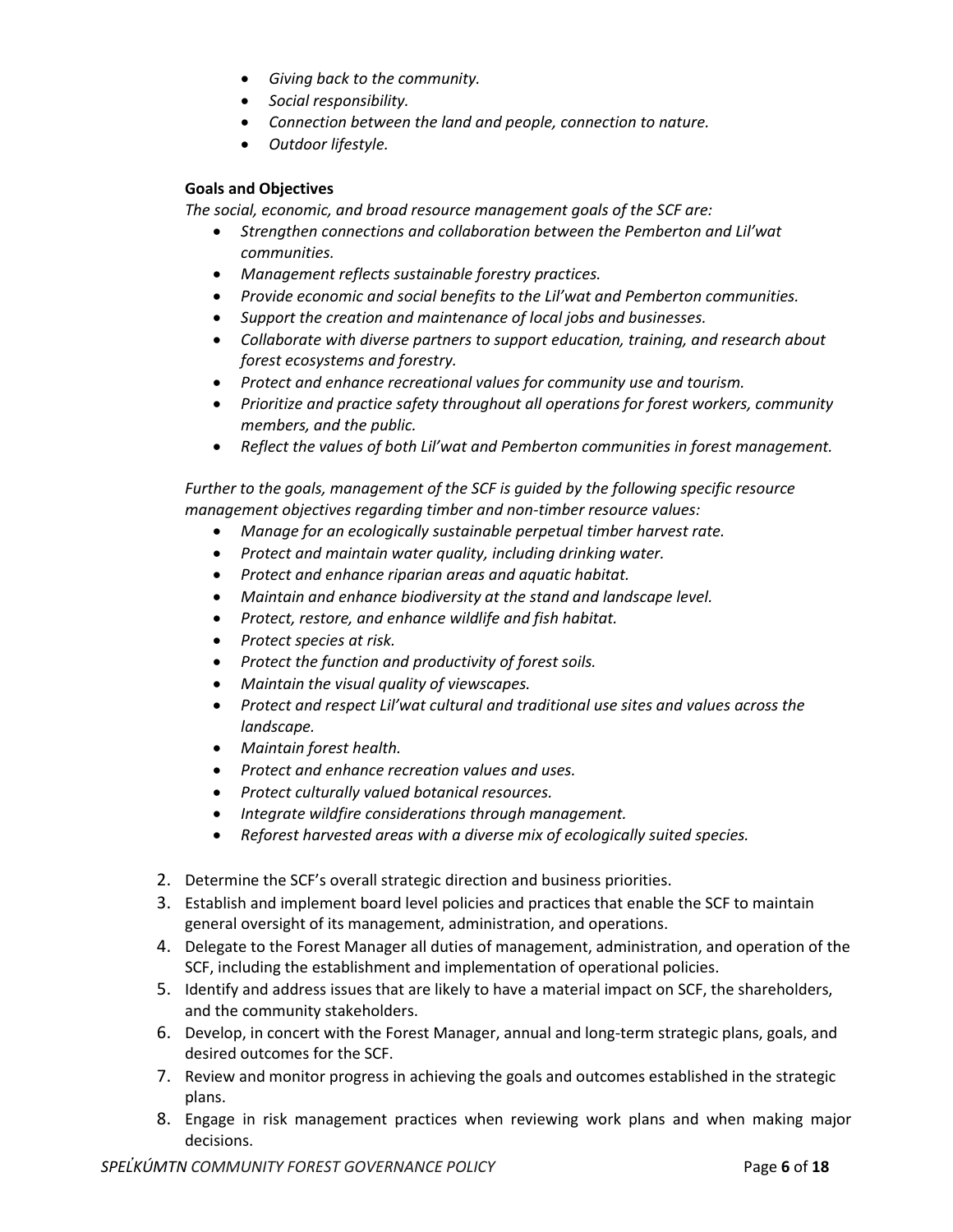# <span id="page-6-0"></span>**Organizational Conduct**

- 1. Identify conditions and constraints for how the work of the SCF will be carried out and establish policies to address them.
- 2. Ensure the organizational code of ethics and code of conduct are followed by everyone in the SCF.
- 3. Direct management to implement systems designed to ensure that the SCF operates to the highest ethical and moral standards.
- 4. Adhere to all Board policies.
- 5. Adhere to the general legal obligations of incorporation of the SCF and to the statutory duties under business, employment, environmental, and financial reporting law, and under the withholding provisions of taxation law.

### <span id="page-6-1"></span>**Oversight and Monitoring**

- 1. Ensure a collaborative agreement with the Forest Manager is in place.
- 2. Annually assess the performance of the Forest Manager regarding achievement of results, compliance with policies, regulations, laws, and other expectations established by the Board.
- 3. Monitor the SCF's progress towards its goals and objectives.
- 4. In consultation with the Forest Manager, identify the principal risks to the SCF's business and take reasonable steps to ensure the implementation of appropriate systems to manage these risks.
- 5. Revise and alter the strategic direction of the SCF as circumstances change.

### <span id="page-6-2"></span>**Protect the Interests of the Organization**

- 1. Recruit and hire the Forest Manager, monitor their performance, approve their compensation, provide advice and counsel to the execution of their duties, and replace, as required.
- 2. Direct the democratic process within the SCF, including the election of directors and director succession.
- 3. Develop, approve, and monitor compliance with all major policies that govern the SCF's operations.
- 4. Ensure timely reporting of any developments that have a significant and material effect on the performance of the SCF, as required under the SCF's constitution and bylaws.
- 5. Document and report on the SCF's performance to the community and its stakeholders on an annual basis.
- 6. Assess Board performance annually.

### <span id="page-6-3"></span>**Financial Health**

- 1. Approve the annual budget and any expenditures that deviate materially from the approved budget.
- 2. Ensure that budgets comply with organizational policies and meet operational requirements, strategic goal priorities, and long-term financial obligations.
- 3. Direct management to ensure that systems are in place for maintaining the integrity of and implementing the SCF's internal financial control and management information systems.
- 4. Ensure that annual financial results are reported fairly and in accordance with generally accepted accounting principles.

# <span id="page-6-4"></span>**Community and Stakeholder Relations**

1. Develop and implement a plan for enabling effective communication with shareholders, the community, and other stakeholders on a regular and transparent basis.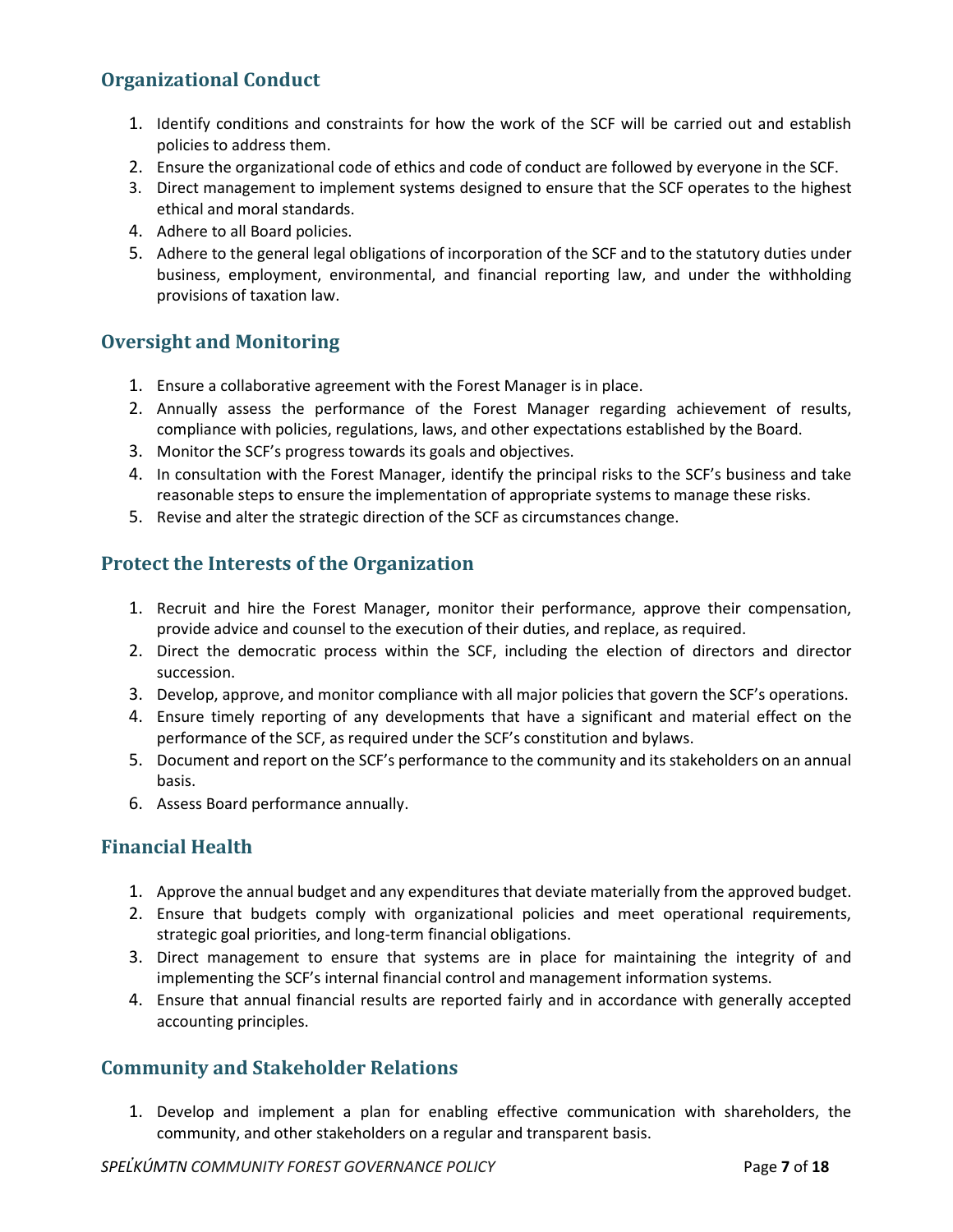- 2. Ensure that SCF understands the interests of the shareholders, community, and other stakeholders.
- 3. Respond to or delegate responses, as appropriate, to inquiries, requests, or demands from the community, regulatory agencies, shareholder(s), or other stakeholders.
- 4. Report annually to the shareholders, the community, and other stakeholders on the Board's stewardship for the preceding year.

# <span id="page-7-0"></span>**Governing Principles**

Governing principles are intended to assist the Board in defining its role, its relationship with management and staff, and how it will conduct itself as a governing body.

- 1. The Board exists to govern on behalf of the SCF shareholders who have delegated the power and authority to act on their behalf and in the best interests of all who make up the SCF and the respective communities.
- 2. The primary purpose and role of the Board is to govern, not to manage.
- 3. The Board designates the Forest Manager or other contract employee as may be determined by the Board as the person responsible for managing, administering, and operating the SCF, and in doing so it delegates to this position the power and authority necessary to execute the relevant duties and responsibilities.
- 4. The power and authority of the Board exists only when it acts as a whole. As individuals, Board members, including the Chair, exercise no power or authority in the SCF, and may not act or speak for the Board unless specifically delegated to do so by the Board. Decisions and views of the Board are those made by the Board through the accepted decision-making process, ensuring that the Board speaks with a unified voice.
- 5. Board members commit to collaborating with each other and with the Forest Manager, forest contractor, executive director and other staff and contractors to build and maintain a healthy, effective, and functioning organization.
- 6. Directors have a responsibility to set aside any potential conflict between their personal or individual business interests to support the well-being of the SCF.
- 7. Through regular meetings, the Board will support effective organizational planning and management of the corporation's resources and ensure that the corporation meets all applicable regulatory requirements.
- 8. Once appointed, the Forest Manager is the only staff person who reports to the Board and is the person with whom the Board communicates and interacts within the operational context. The Board holds the Forest Manager accountable for performance within the Board approved budget and for achievement of the strategic priorities. In the absence of the Forest Manager, the executive director and forest contractor may report directly to the Board.
- 9. The Board is responsible for annual assessment and evaluation of SCF performance (both governance and management).
- 10. The Board and the Forest Manager, forest contractor and executive director will rely on the governance framework, policies, and dispute resolution mechanisms to fulfill their respective mandates.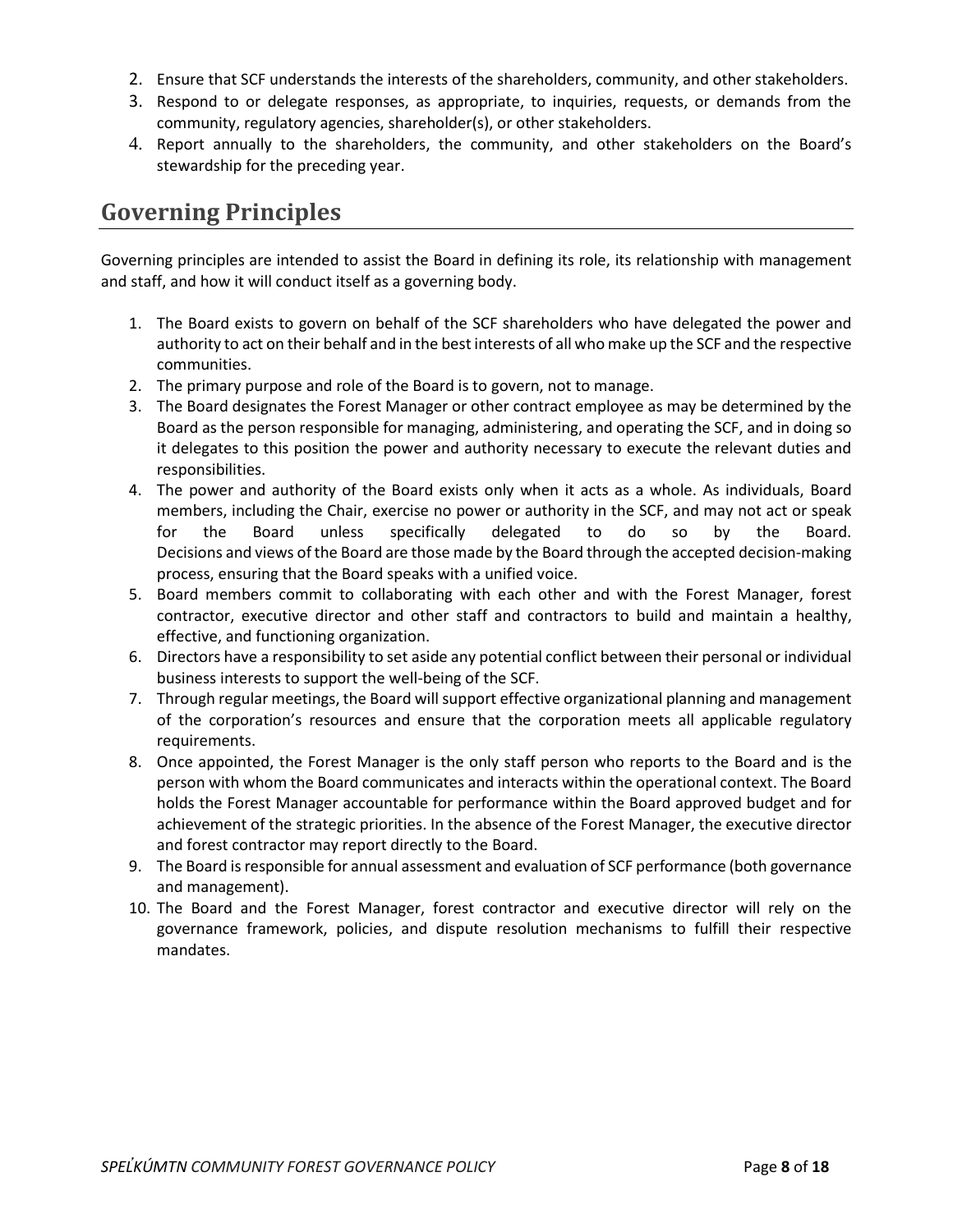# <span id="page-8-1"></span><span id="page-8-0"></span>**General Responsibilities**

As a member of the Board, each director will:

- 1. Fulfill the legal requirements and obligations of a director, including those pertaining to both the statutory and fiduciary roles. (A **fiduciary** is a legal or ethical relationship of trust between two or more parties. Typically, a **fiduciary** prudently takes care of money for another person.)
- 2. Use their abilities, experience, and influence constructively.
- 3. Understand and respect the difference between governing and managing, and not encroach on management's area of responsibility.
- 4. Identify and declare to the Board Chair, any potential or real conflict of interest areas, and ensure that they are appropriately reviewed.
- 5. Participate in the review and approval of SCF policies and strategies and in monitoring their implementation.
- 6. Participate in the performance evaluation of the Forest Manager, executive director, and forest contractor and of the organization.
- 7. Become generally knowledgeable of the business of the organization and its mandate.
- 8. Attend and participate fully in the meetings and committees of the SCF and prepare for each Board and committee meeting by reading the reports and background materials provided for the meeting.
- 9. Develop an understanding of basic financial reporting including balance sheet and profit and loss statements.

# <span id="page-8-2"></span>**Effective Conduct**

As a member of the Board, each director should establish an effective, independent, and respected presence and a collegial relationship with other directors, through conduct that includes:

- 1. Speaking or acting on behalf of the Board only when specifically authorized to do so.
- 2. Holding the interests of SCF over those of special interest groups or individuals.
- 3. Participating in discussions of the Board in a manner that encourages the candid expression of each director's opinion.
- 4. Supporting and abiding by Board resolutions, in a meeting and in the community.
- 5. Following the guidelines and rules agreed to by the Board regarding governance and conduct.
- 6. Honouring the conduct, confidentiality, and conflict of interest policies that apply to all Board directors.

# <span id="page-8-3"></span>**Decision Making Process**

The Board will make decisions by consensus where possible, recognizing the cultural and sustainability interests of the Partners.

Limits to the Board's authority are set out in the articles of the Shareholders Agreement. To protect the shareholders, certain actions may not be taken by the Board and instead require approval of both Shareholders. As per article 3.8 of the Shareholders Agreement, these actions are as follows:

- (a) increasing, reducing, or cancelling the authorized or issued share capital of the Company or issuing or granting any option over the unissued share capital of the company;
- (b) issuing any shares of any class in the capital of the Company (except for an issue of shares made pursuant to this Agreement);
- (c) adopting the annual budgets of the Company;
- (d) disposing of any land or improvements of the Company or any other significant asset of the Company or the Company (other than in the normal course of business);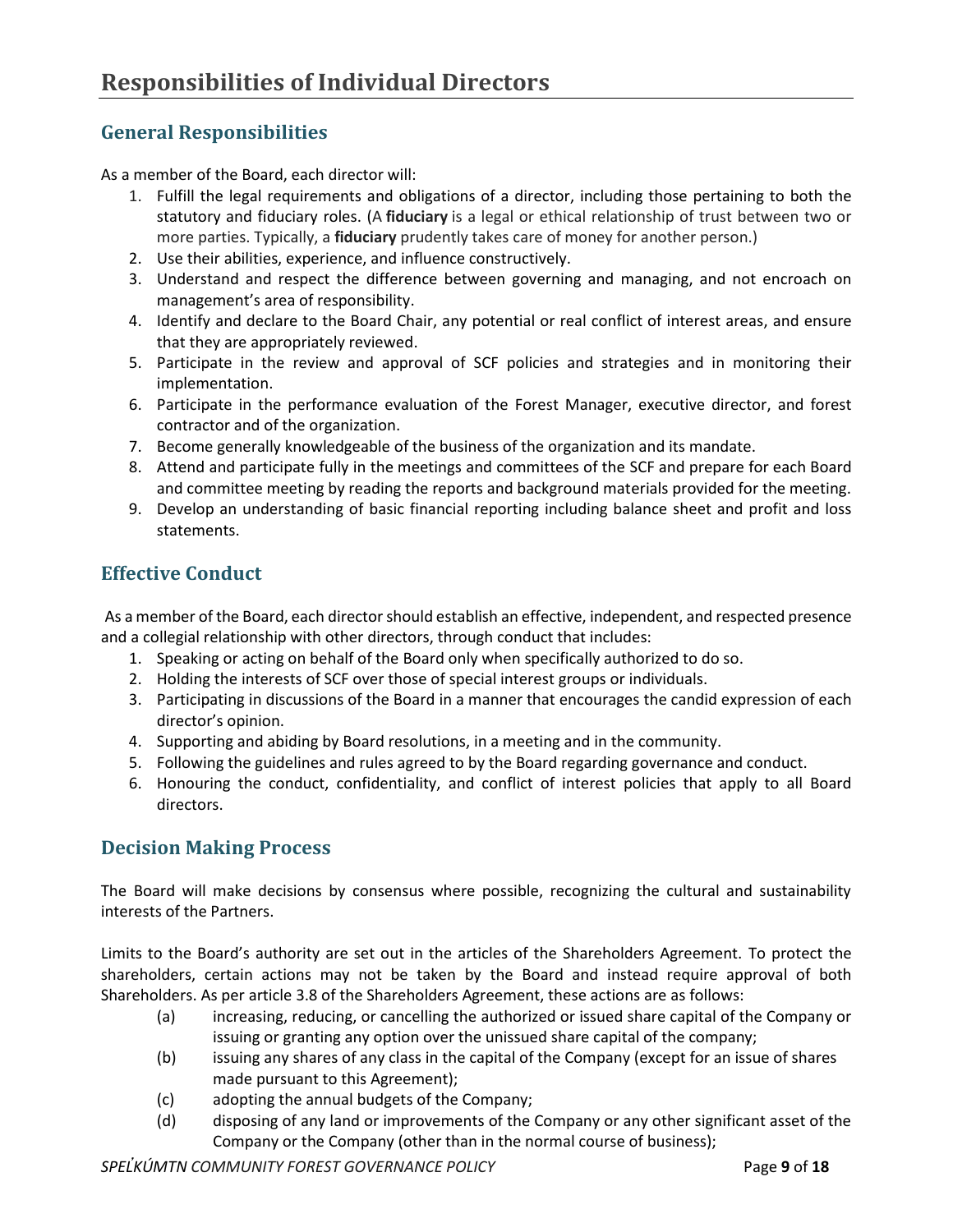- (e) entering into any credit agreements, including amendments to existing credit agreements to increase the Company's overall borrowing limit, that contemplate the Company incurring debt obligation, that, if fully drawn, would exceed \$500,000;
- (f) borrowing more than an aggregate of \$250,000 at any time; and
- (g) selling or disposing of the whole or a substantial part of the undertaking and goodwill or the assets of the Company or the Limited Partnership.

Matters requiring unanimous consent of the Boards as per article 3.9 of the Shareholders' Agreement, are as follows:

- (a) the undertaking by the Limited Partnership of any new business or project;
- (b) incurring by the Company on its own behalf or on behalf of the Limited Partnership of any capital commitment (including the purchase of any fixed asset) in excess of \$100,000 in respect of any one transaction;
- (c) entering into any contracts which have as a term (including any renewal or extension terms permitted under the contract), exceeding two years or requires payment by the Company of an amount in excess of \$2,000,000;
- (d) acquiring or disposing of any interest in any other corporation or partnership or entering into any joint venture or partnership with any other corporation or person;
- (e) lending or providing any guarantee in respect of any amount whatsoever including, without limitation, a loan by the Limited Partnership to any person;
- (f) disbursement of proceeds of the Limited Partnership in accordance with the Limited Partnership Agreement.
- (g) Entering into, or the amendment of, an agreement with a person to manage substantially all of the Partnership Business (the "Manager"), and
- (h) Mortgaging, charging, whether by way of specific or floating charge, granting a security interest in or giving other security on, the whole or any part of the Community Forest Licence.

#### **The Consensus Process**

There are levels of agreement in consensus decision making:

- 1. Full agreement to support a decision.
- 2. Ability to "live with" the decision.
- 3. Stand aside.
- 4. No agreement (block the decision).

Consensus is defined as general agreement (levels 1, 2 or 3 above). A director may choose to stand aside when they do not necessarily agree with a decision, but prefer not to block the decision, or when they do not have enough knowledge to make an informed decision. A director may request to have the meeting record show stated objections to full consensus. A consensus agreement may be revisited only with the consensual support of the group.

#### **Assisting the Consensus Process**

When testing for consensus and a straw poll indicates that consensus will not be achieved, the following process will be implemented:

- 1. Those disagreeing will provide a description of the interests not accommodated by the proposal at hand, alternative proposals for how those interests could be accommodated, and a description of how these alternative proposals accommodate the interests of others.
- 2. In response, those agreeing with the original proposal will convey how it meets the interests of those disagreeing, as well as how it could be amended to better meet these interests.
- 3. If a consensus cannot be reached, steps 1 and 2 (identified above) will be thoroughly explored.
- 4. If after due time and effort a consensus has still not been reached, the group has an option to utilize the identified fallback mechanism.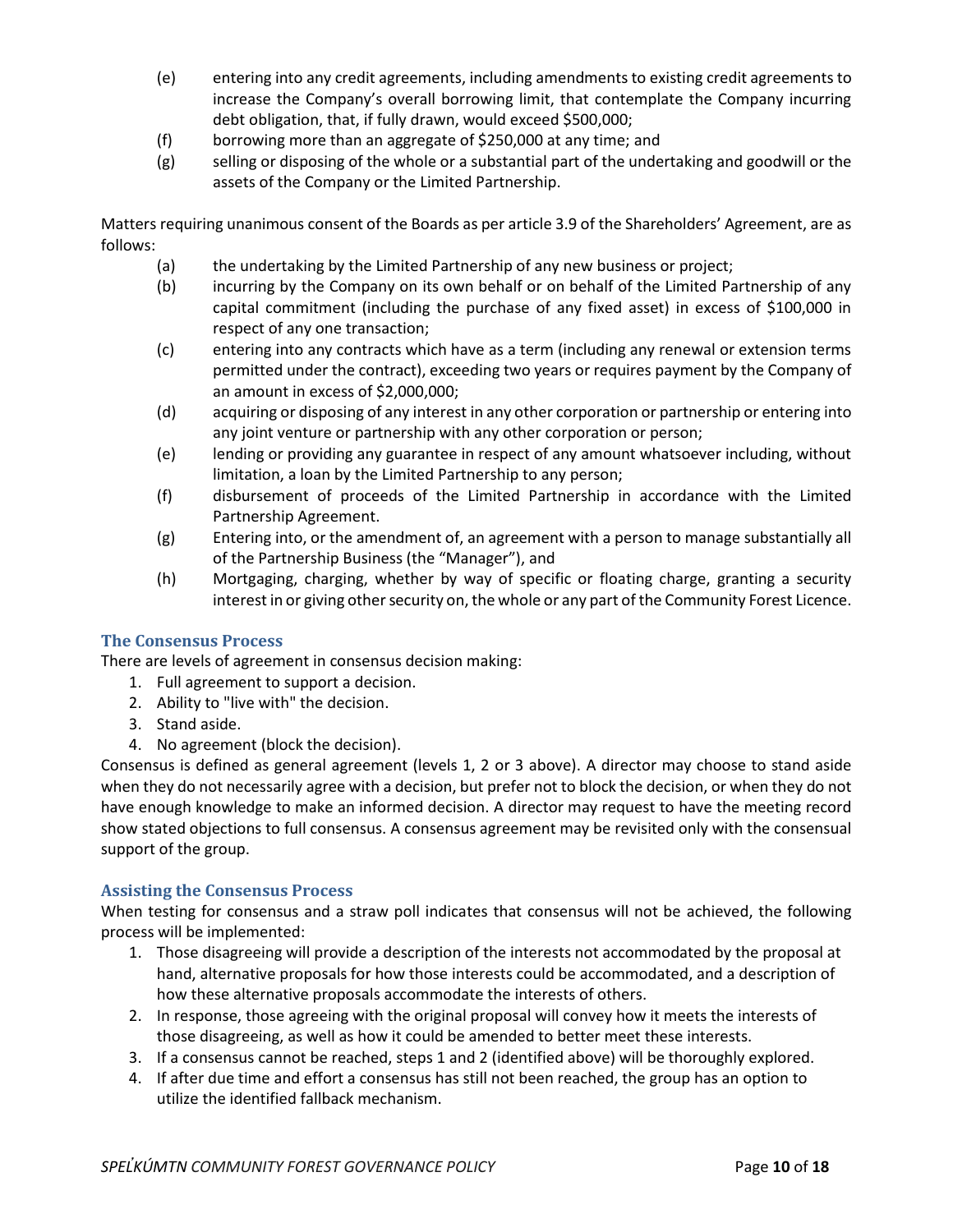#### **Fallback Mechanism to Consensus**

If consensus cannot be reached after due time and effort, any director may request a vote. This mechanism will be used in circumstances where a timely decision is required in the best interests of the business. A two thirds (2/3) majority affirmative vote shall be required to carry a resolution.

# <span id="page-10-0"></span>**Key Responsibilities of the Executive Positions**

### <span id="page-10-1"></span>**The Chair will:**

- 1. Ensure that the Board has full governance of the SCF's business and affairs and that the Board is alert to its obligations to the SCF, to the communities and sectors it serves, to management, and under the law.
- 2. Provide leadership to the Board; assist the Board in reviewing and monitoring the strategy, policies, and directions of the SCF and the achievement of its objectives.
- 3. Encourage each director to contribute to discussions, particularly in areas which call upon that director's unique skills, experience, and background.
- 4. Facilitate discussions of the Board in a manner that encourages the candid expression of each director's opinion and discourages any conduct or language that would reasonably be seen as intending to block the full expression of another director's views.
- 5. Build consensus, develop teamwork, and resolve conflict within the Board.
- 6. Review the agenda, information packages, and related documents for Board meetings with the Forest Manager and the Secretary.
- 7. Review minutes of Board meetings for accuracy and edit as appropriate.
- 8. Chair Board meetings, meetings of members, and the Annual General Meeting.
- 9. Ensure that Board and committee meetings are conducted in an efficient, effective, and focused manner.
- 10. Ensure that the Board receives adequate and regular updates from management on all issues important to the welfare and future of the organization.
- 11. Represent the organization with external organizations or government to promote specific organizational objectives.
- 12. Serve as spokesperson for the organization.
- 13. Serve as the official liaison with the Forest Manager and staff.
- 14. In coordination with the Forest Manager and staff, ensure that the SCF's management and, where applicable, the Board, are appropriately represented at official functions and meetings.
- 15. Ensure that an orientation for new directors and Chair is conducted in a timely manner.
- 16. Ensure that a succession plan is in place.
- 17. Act as a signing officer for cheques and other documents.
- 18. Assist the Board in reviewing the following:
	- organizational goals and policies of the Board;
	- strategies and business plans developed by the Forest Manager;
	- management, capital and operating plans, financial statements, and management reports;
	- allocation of resources; and
	- annual performance evaluation of the Forest Manager or executive director.

# <span id="page-10-2"></span>**The Vice Chair will:**

- 1. Act in the absence of the Chair.
- 2. Learn the duties of the Chair.
- 3. Keep informed of key issues.
- 4. Work closely as consultant and advisor to the Chair.
- 5. Keep the Chair informed of key issues.

*SPEL̓KÚMTN COMMUNITY FOREST GOVERNANCE POLICY* Page **11** of **18**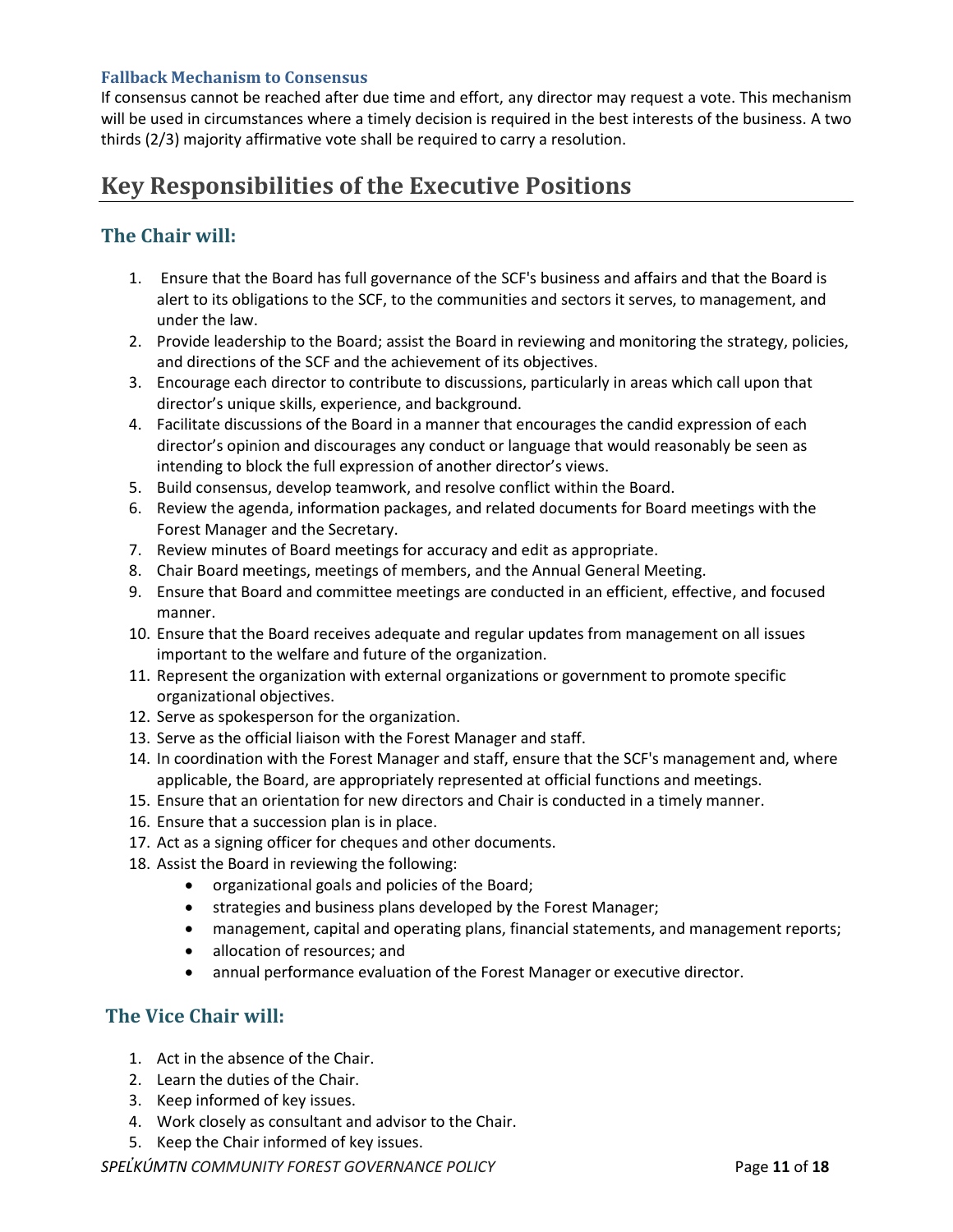- 6. Prepare to serve a future term as Chair.
- 7. Chair at least one major committee.
- 8. Orient the new Vice Chair.
- 9. Act as a signing officer for cheques and other documents.

### <span id="page-11-0"></span>**The Secretary will:**

- 1. Keep copies of the organization's bylaws and the Board's policy statements.
- 2. Maintain the register of shareholders and members.
- 3. Notify Board Members of meetings.
- 4. Keep a record of Board attendance.
- 5. Ensure that there is quorum present prior to the transaction of business at a Board meeting. As set out in Shareholders Agreement article 3.6,
	- a. quorum is at least two directors comprising an equal number of nominees of each of Village of Pemberton and Lil'wat Nation; and
	- b. if a quorum is not present within one-half hour from the time set for a meeting of the Board, the meeting will be adjourned to the same day in the next week, at the same time and place or other such time as may be agreed by the Shareholders;
- 6. Keep accurate minutes of meetings, including recording all motions and decisions of meetings.
- 7. Distribute copies of minutes to Board Members promptly after meetings.
- 8. Conduct general Board correspondence and keep records of all Board correspondence.
- 9. Review and approve Board minutes and corrections to confirm their accuracy.
- 10. Sign official documents of the organization as required.
- 11. File the annual return, amendments to the bylaws and other incorporating documents with the Corporate Registry or other authority.
- 12. Look after of the common seal of the Company.
- 13. In the absence of the Chair and Vice Chair, chair Board meetings until the election of an alternate Chair.
- 14. Orient the new Secretary.

# <span id="page-11-1"></span>**The Treasurer will:**

- 1. Serve as the board liaison to the Forest Manager or contractor in development of the annual budget.
- 2. Act as signing officer, with another officer or manager, for cheques and other documents.
- 3. Orient the new Treasurer.

# <span id="page-11-2"></span>**Election of Executive Positions**

The election of the Chair shall take place at the first regular meeting of the Board following November 1 in each year. The executive director shall call for nominations for Chair and shall conduct an election by secret ballot. The nominated director receiving a majority vote shall be elected Chair.

An election conducted as an electronic poll via electronic facilities is deemed to be a secret ballot. If no person receives a majority, the executive director may call one or more recesses after which further elections may be conducted until a majority is achieved. If there is only one nomination for the Chair, then the Chair shall be acclaimed.

Following the election of the Chair, the Board shall elect one of its directors to be Vice-Chair. The Vice-Chair has, during the absence, illness, or other disability of the Chair, all the powers of and is subject to the same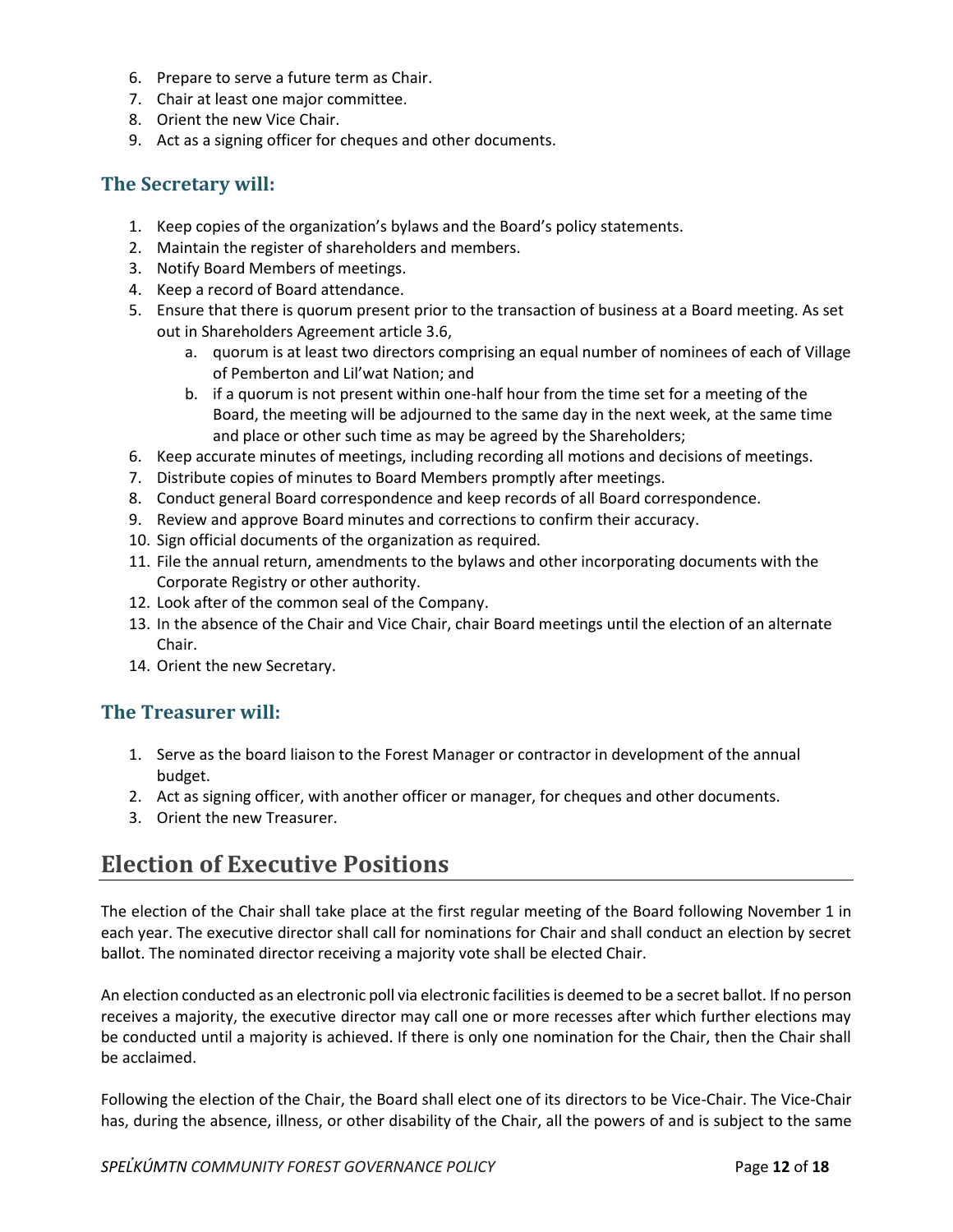rules as the Chair. The procedure for determining the director to be elected Vice-Chair shall be as set out in this section for electing the Chair.

Following the election of the Chair and Vice-Chair, the Board shall elect a Secretary and Treasurer using the same process.

# <span id="page-12-0"></span>**Draft Conflict of Interest Policy**

The Board expects of itself and its directors conduct that is ethical and that honours the integrity of the organization.

The Board has a responsibility for compliance with the *Business Corporations Act* and the *Partnership Act* under which it was created. This accountability supersedes any responsibility or loyalty to staff, family, friends, business associates, advocacy or interest groups, or other boards or organizations.

A conflict of interest is a situation in which a person has a private or personal interest sufficient to appear to influence the objective exercise of their official duties. A conflict of interest, or a perceived conflict of interest, refers to an interference (or potential interference) with professional judgement. A conflict of interest is a breach of obligation to the organization and must be avoided.

Board members and staff are responsible for seeking guidance from the appropriate source should there be a concern that one might hold a conflict of interest in a matter before the Board.

Board members will declare any possible conflicts of interest, real or perceived, with respect to their fiduciary responsibility to SCF.

#### **Conflict of Interest may exist**

- 1. If, due to a decision of a director at a Board meeting, that director stands to gain financially (either directly or indirectly).
- 2. If a director's private affairs or financial interests are in ongoing conflict with their duties and responsibilities as a director.
- 3. If a director's actions compromise or undermine the trust which the public and board members place in the organization.
- 4. If a director's actions may be viewed as corrupt.
- 5. If a director's actions could impair their ability to act in the organization's best interests in the future.
- 6. If a director accepts a gift or money in return for a favour or accepts a gift when doing so may give the impression that they are acting in return for a favour.
- 7. If a director gives other people confidential information about the organization.

#### **Conflict of interest, or perceived conflict of interest, may occur**

- 1. If a director participates in discussion or a decision about a matter which may benefit that director directly or indirectly.
- 2. If there exists a personal interest that could influence a director's decisions or impair their ability to act in the Spelkumtn Community Forest's best interest.
- 3. If a director uses their position to obtain for themselves, family members or close associates, employment within the organization.
- 4. If the interest of a friend, a family member, a business associate, an employer, or other person with whom the director is associated or to whom the director owes an obligation, or an entity in which the director holds a significant interest, could impair the director's ability to act in the Spelk̓ úmtn Community Forest's best interest.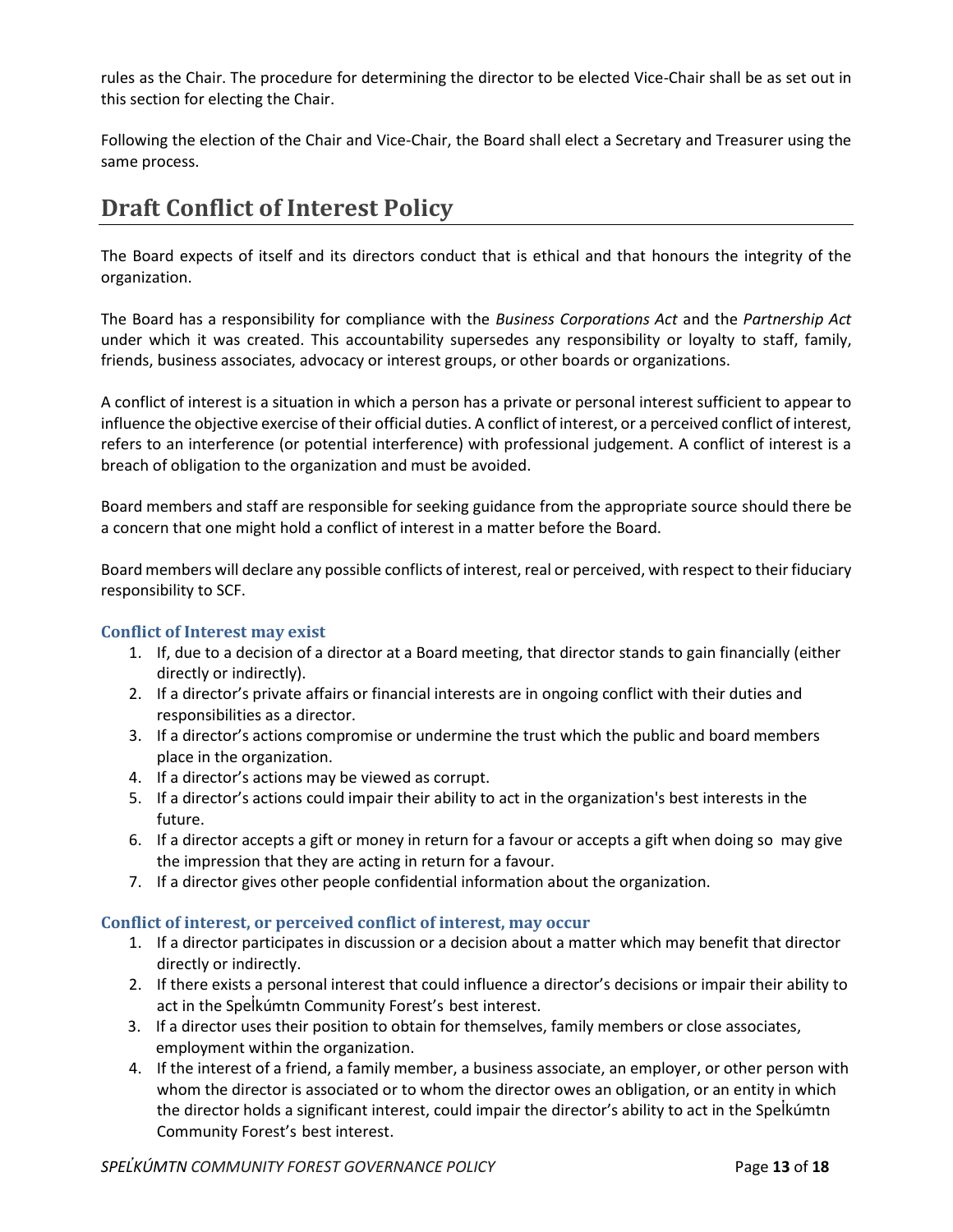5. If a reasonable person could perceive that the director might make or influence a board decision in the director's personal interest or in the interest of a person or entity described above.

#### **Managing Conflict of Interest**

- 1. Should a director be considered for employment, they must temporarily withdraw from board deliberation, voting, and access to related Board information.
- 2. If a director thinks they have a conflict of interest it is their obligation to inform the other directors of the potential conflict.
- 3. A director is obligated to be aware of any real or perceived conflict of interest they might have with respect to any matters relating to the organization and to declare this conflict to the Board.
- 4. A director who has knowledge of another director's conflict of interest, real or perceived, has an obligation to bring this to the attention of the director in question.
- 5. The Board may acknowledge a conflict of interest of one of its directors and act to allow the conflict if it acknowledges the conflict and deems it to be acceptable.
- 6. Prior to, or at the beginning of, a board or committee meeting, Individual directors and staff members present at a meeting will voluntarily disclose any possible conflicts of interest annually through the submission of a Disclosure Statement.

#### **Procedure When Conflict Arises**

- 1. Should a dispute over the existence of conflict of interest arise, the Board will settle the dispute. The Board's decision will be final.
- 2. A conflicted person will, when requested by the Board to do so, leave the room or, in the case of a meeting held by electronic means, disconnect from the meeting, and not participate in any discussion of the topic at any time.
- 3. The temporary absence of a conflicted director will not affect the meeting's quorum.
- 4. Notwithstanding any of the above, a person who leaves the meeting for conflict-of-interest reasons may be recalled by the Chair to answer questions of fact when his or her knowledge of the matter will assist the Board or Committee.
- 5. Declarations and subsequent absences will be noted in the minutes of the meeting.
- 6. A person deemed to be conflicted will refrain from attempting to exert any influence on the issue.

# <span id="page-13-0"></span>**Dispute Resolution**

Should a dispute arise between members of the Spelkúmtn Community Forest Board, the parties to the dispute may use the procedure outlined below:

The matter shall be considered promptly by a committee of three consisting of the vice chair acting as chair and one voting member appointed by each party to the dispute, to attempt in good faith to negotiate a resolution of the dispute. Should the vice chair be a party to the dispute, the secretary shall act in their stead. A unanimous resolution reached by the members of a negotiation committee and communicated by them in writing to the Parties shall be binding on the Parties and shall be implemented.

Should the parties be unsuccessful in resolving the conflict by the process outlined above, mediation by an independent third party who has no decision-making authority on the Board, such as the Vancouver International Arbitration Centre, should be undertaken.

If mediation is unsuccessful, the final recourse shall be binding arbitration or legal proceedings.

A dispute between the parties to the Shareholders Agreement is to be managed according to the dispute resolution process set out in Article 7 of the Shareholders Agreement, which states:

*SPEL̓KÚMTN COMMUNITY FOREST GOVERNANCE POLICY* Page **14** of **18**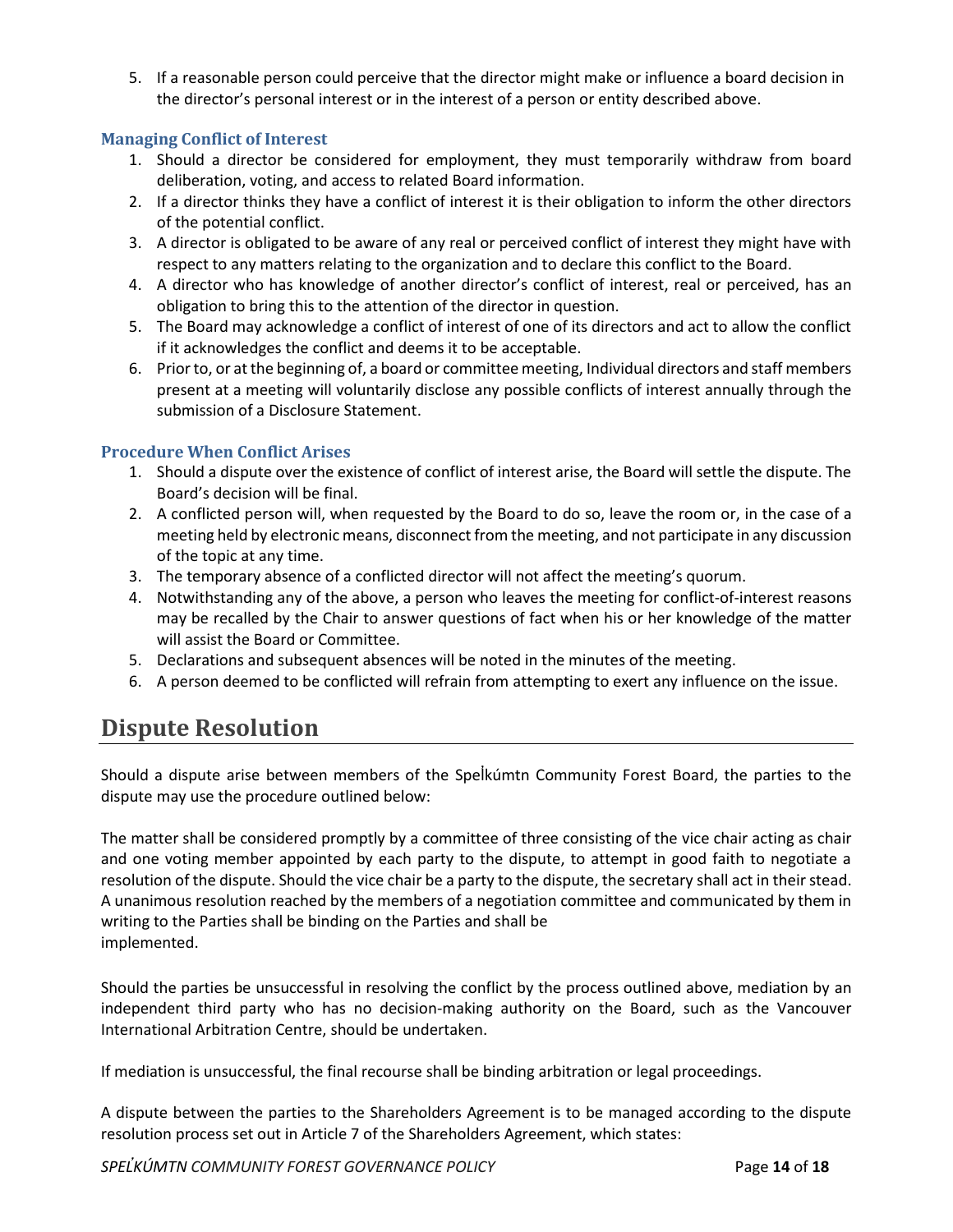*If the Board is unable to agree with respect to any matter arising from the operation of the Community Forest Licence there shall be deemed to be a dispute between the parties which shall be resolved in accordance with the dispute resolution procedure set out in sections 7.3 and 7.4 of the Shareholders Agreement.* 

# <span id="page-14-0"></span>**Board and Management Relationship**

Directors respect that the Board's job is to govern, and management's job is to manage. Directors do not become involved in the management and operations of the organization other than through Board policy or direction. If a director is concerned about any aspect of the organization's operation, the matter is not raised directly with the Forest Manager or other staff; the concern is instead directed to the Chair with a request that it be addressed on the Board agenda.

# <span id="page-14-1"></span>**Board Composition**

As per article 3.1 of the Shareholders Agreement, the Spelkumtn Community Forest Board consists of six (6) directors, comprised of an equal number of nominees each from Lil'wat Nation and Village of Pemberton and may include one council member from each entity if desired. If a position on the board is open for any reason, the shareholder whose nominee formerly occupied such position is entitled to nominate a new director to fill the vacancy.

The composition of the Board should reflect the diversity of the people within the partner organizations and represented communities. Collectively, the Board should possess many of the following skills and experience, while individual directors should possess more than one:

- 1. Leadership: experience managing operational aspects of a small to medium commercial or nonprofit entity.
- 2. Business: experience in operating a business in British Columbia.
- 3. Board Experience: previous experience as a member of a Board of Directors of a commercial or non-profit entity.
- 4. Accounting and finance: accounting and financial expertise.
- 5. Legal: a legal background or experience in managing legal issues of a commercial nature.
- 6. Forestry: knowledge and experience in addressing forestry issues in BC, including environmental and safety issues.
- 7. Communications: experience in developing or leading communications programs.
- 8. Regulatory: experience or significant knowledge of the issues associated with a commercial entity regulated by statute.
- 9. Community and Aboriginal relations: experience in leading consultation processes with local governments or aboriginal interests in BC.
- 10. Non-timber resource knowledge: experience and knowledge of non-timber resource activities such as forest recreation, biodiversity, and environmental sustainability.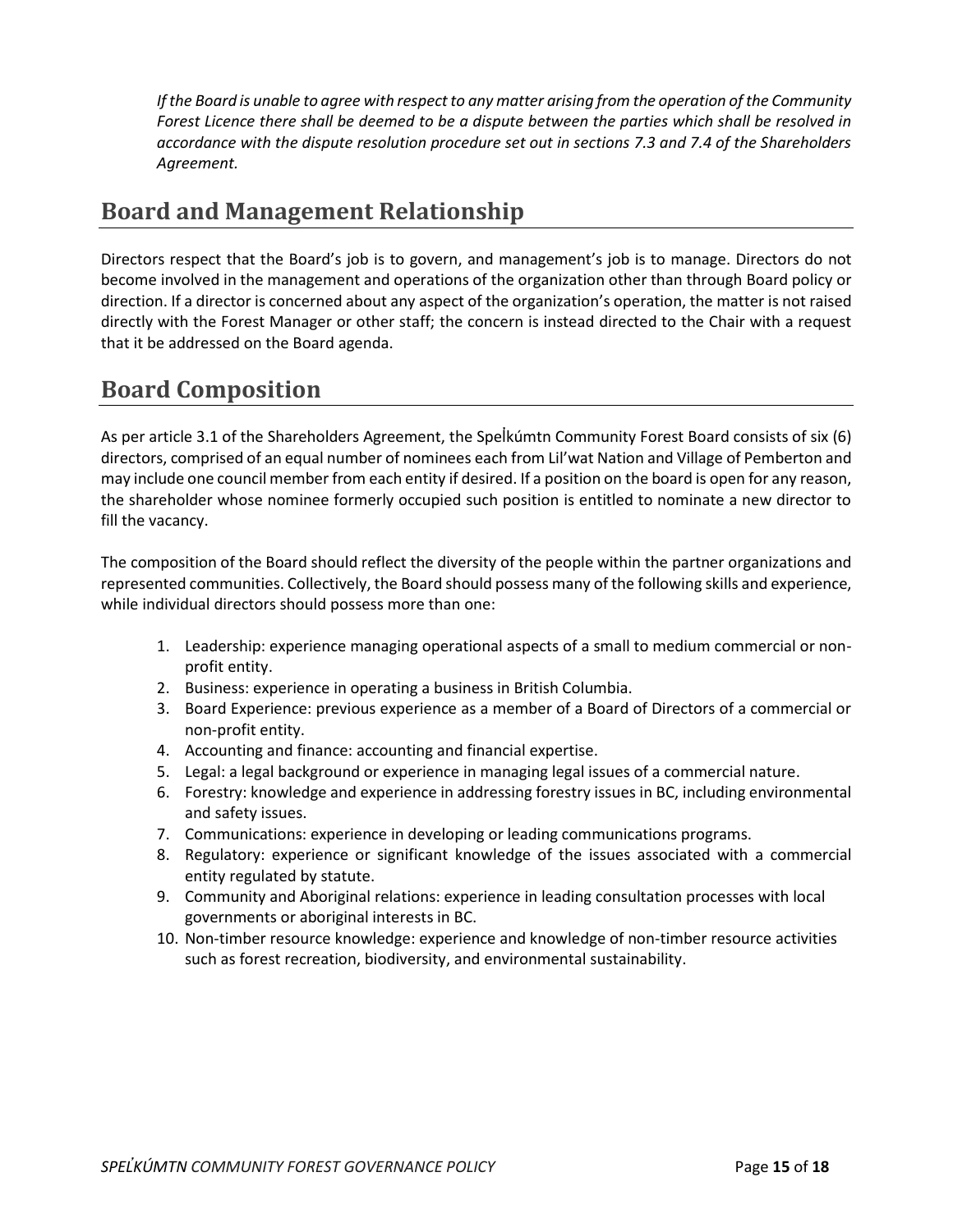<span id="page-15-0"></span>This document is in three sections and is intended to support accountability of each member of the Spelkúmtn Community Forest (SCF) Board of Directors.

# <span id="page-15-1"></span>**Section 1 - Confidentiality and Consent**

TO: Spelkúmtn Community Forest Corporation (SCF)

I hereby certify that:

- 1. I am not less than eighteen years of age;
- 2. I am not of unsound mind and have not been so found by a court in Canada or elsewhere; and
- 3. I do not have the status of a bankruptcy.

I hereby:

- consent to my election or appointment from time to time as a director of the SCF
- consent to the holding of meetings of directors or any committees of directors of which I am a member by means of such telephone or other communications facilities as permitted
- acknowledge and declare that I am a resident of Canada
- undertake to advise the SCF in writing of any change in my status as a resident of Canada.

In return for the Spelkumtn Community Forest Corporation giving me access to confidential information in the form of draft proposals, draft legislation, draft regulations, briefing materials, correspondence, or verbal communication for the purposes of involvement in the affairs of the SCF, I agree to keep confidential the documents and information that I obtain from this access or because of this involvement.

Nothing in this agreement prevents me from disclosing confidential information or a confidential document:

- 1. to a person who has executed a confidentiality agreement with the SCF like this one,
- 2. if the disclosure is required by law, or
- 3. if the information has first been made public by the SCF.

If confidential information or a confidential document is made public by the Board, I may discuss the information or document that has been made public with any person if I do not, in that discussion, disclose any confidential information or document that has not already been made public.

# <span id="page-15-2"></span>**Section 2 - Code of Conduct**

The Code of Conduct sets out the attitudes, behaviors and actions expected of an individual on the Board of the SCF.

In fulfilling my responsibilities as a board member of the SCF, I agree to:

- 1. Exercise the duties of care, diligence, and skill.
- 2. Respect the confidentiality of board discussions and other discussions of board business.
- 3. Abide by all policies governing director behaviour, practices, decisions, and actions.
- 4. Respect and abide by the Board's governing principles.
- 5. Honour my obligations to attend all board meetings and if this is not possible, notify the Chair in advance of my inability to attend.
- 6. Support the work of the SCF by attending SCF events.
- 7. Attend board meetings prepared for the meeting, having read the materials relevant to the meeting agenda.
- 8. Abide by the meeting rules and by the process agreed to for conducting board meetings.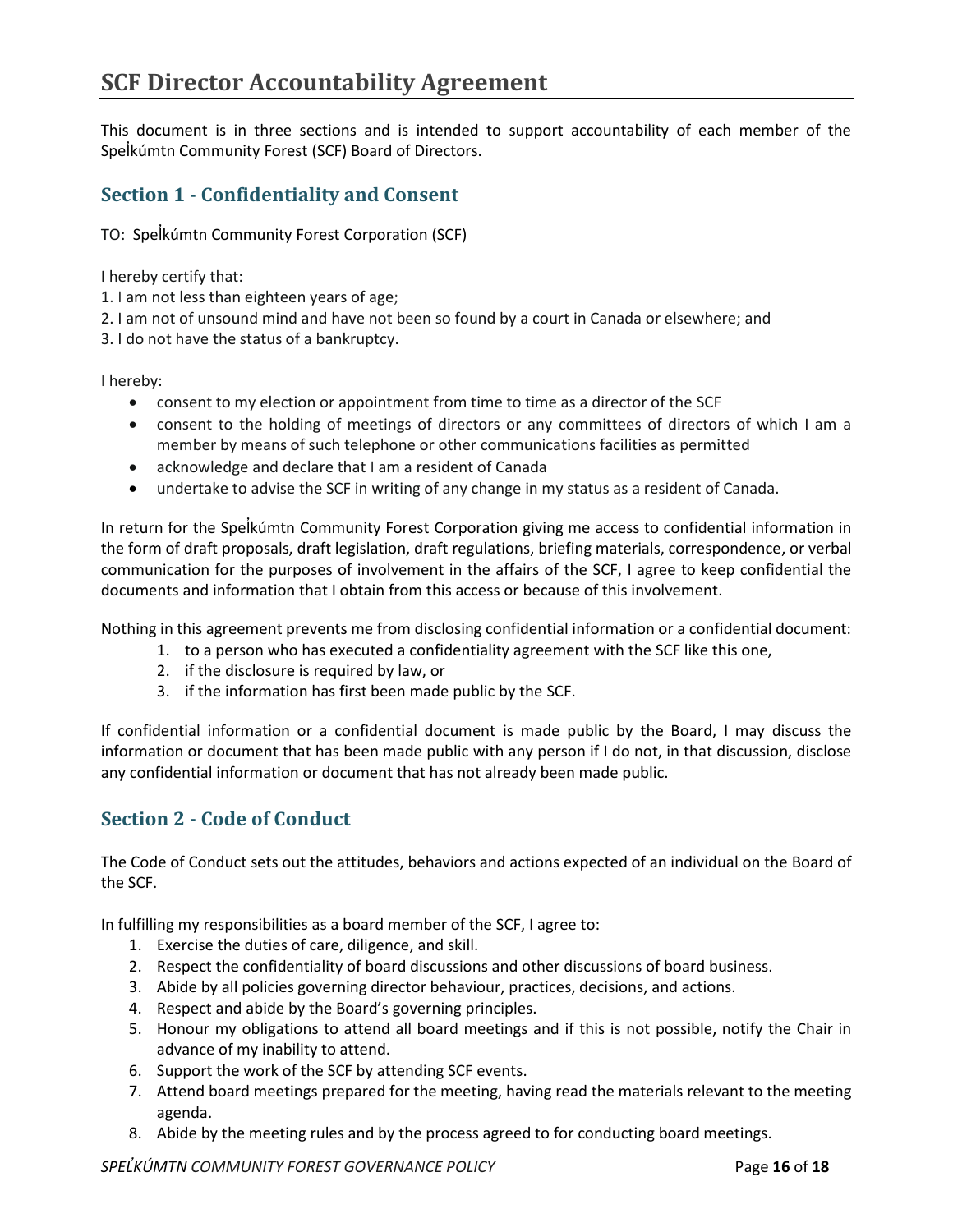- 9. Avoid, if possible, any real or potential conflict of interest, and when it is not possible to do so, declare to all board members the real or potential conflict.
- 10. Abide by the SCF Conflict of Interest Policy which includes the annual signing and submission of the Disclosure Statement.
- 11. Exercise and discharge the powers and duties of a director honestly and in good faith.
- 12. Respect the right of each director to contribute their position or opinion to board discussions, even though I might disagree with them.
- 13. Refrain from any form of bullying, harassment or discrimination through conduct or comments, verbal or written, toward fellow board members or staff and contractors.
- 14. Refrain from behaviour which undermines the board's integrity, discussions, and decision making.
- 15. Ensure that my views and opinions are expressed in board discussions and honour the principle that a board decision made fairly is the board position on the matter.
- 16. Participate and contribute to building and maintaining a strong, healthy, productive, and effective functioning board.
- 17. Voice my disagreement with board positions and decisions at board meetings, and not attempt to undermine the board by using public forums, special interest groups, or other mechanisms to voice my disagreement.
- 18. Avoid communication with staff other than the Forest Manager, or, in the absence of a Forest Manager, the Executive Director on matters related to administration or operations.
- 19. Not use my position as a board member to obtain employment with the SCF for myself, family members, or close colleagues.

Failure to comply with the Code of Conduct principles outlined above may result in removal from the Board or legal action.

### <span id="page-16-0"></span>**Section 3 - Personal Interest Disclosure Statement**

#### **Purpose**

The purpose of the Personal Interest Disclosure Statement is to allow SCF directors to declare personal interests, memberships, and activities to manage real or perceived conflict of interest.

#### **Process**

Members of the SCF board of directors will complete the Disclosure Statement by listing employer, contracts, memberships, and other affiliations or associations that may present a real or perceived conflict of interest.

#### **Employment**

State employer and major contracts and briefly describe the nature of your work:

#### **Memberships**

State all clubs, and other memberships relevant to the SCF: